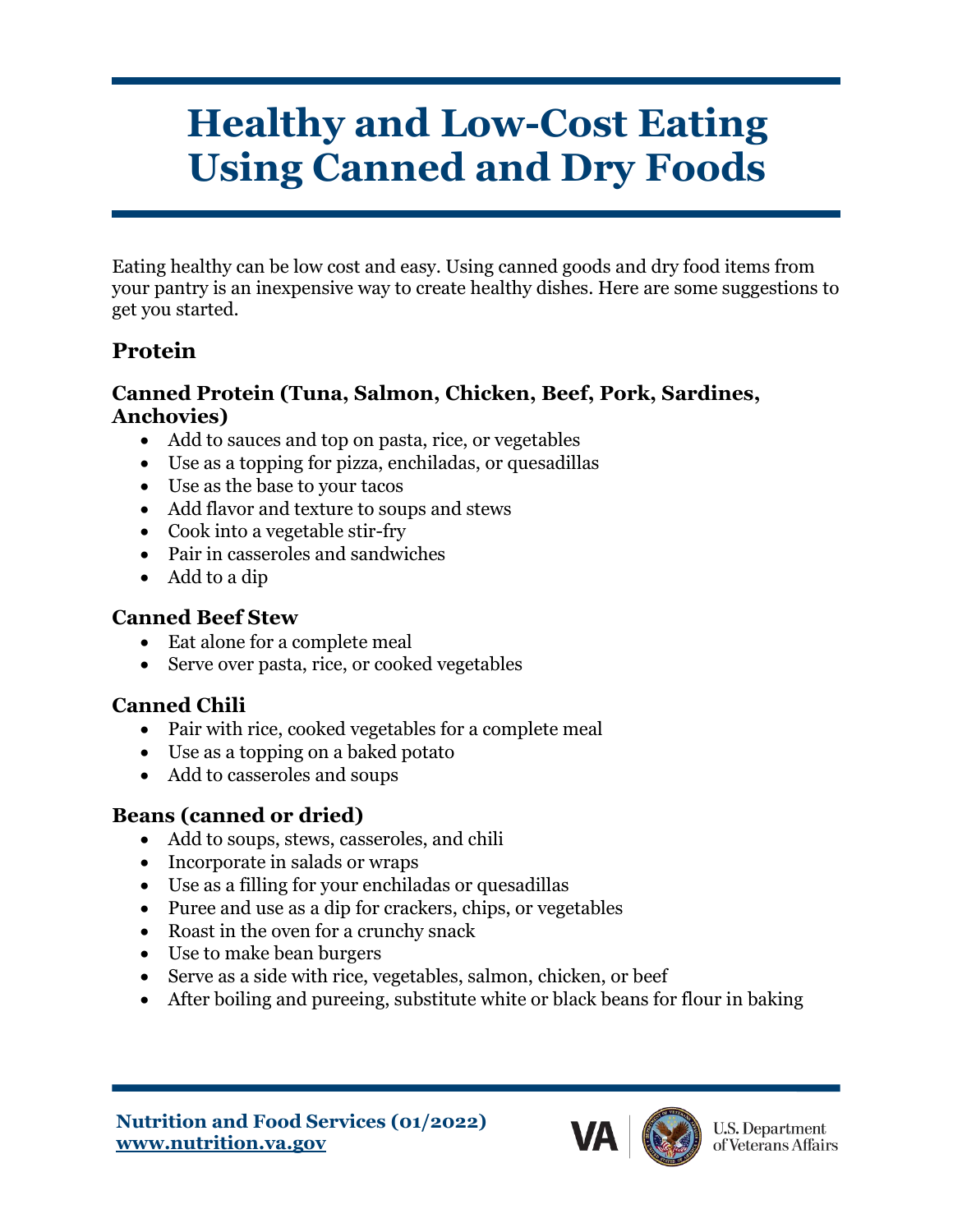#### **Lentils**

- Add to soups, stews, and chili
- Use as a meat alternative in tacos or meatballs

### **Nutritional Yeast** (a little goes a long ways)

- Sprinkle on cooked vegetables and pasta
- Use as a cheese alternative; try making an alternative cheese sauce
- Sprinkle on air-popped popcorn
- Mix in with various dishes for a cheesy-nutty flavor and a boost of protein!

### **Cheese**

- Melt on toast
- Add to sandwiches, wraps, or salads
- Use in soups, stews, casseroles, savory breads, and muffins
- Serve with fruit as a simple and easy snack

# **Vegetables**

**Canned vegetables** (rinse and drain before using)

- Heat and eat
- Add to soups, stews, chili, casseroles, salads, pasta, or rice dishes
- Make a salsa
- Puree canned beans with rinsed, drained chickpeas for an easy, high fiber dip

### **Canned tomatoes**

- Use as a sauce for pasta, rice, or on vegetables
- Add to soups, stews, or casseroles
- Puree and flavor with garlic, pepper, and dried herbs for pizza sauce
- Make tomato soup
- After pureeing, use as a marinade for fish or chicken

### **Tomato Juice**

- Drink warm or chilled
- Use to make soup

### **Fruit**

**Canned Fruit** (canned in natural juice or lite syrup)

- Add to hot breakfast cereals
- Add to baked goods such as muffins, breads, cobblers, or crisp
- Use as a topping on pancakes or waffles
- Serve over cottage cheese
- Cut up to add to smoothies

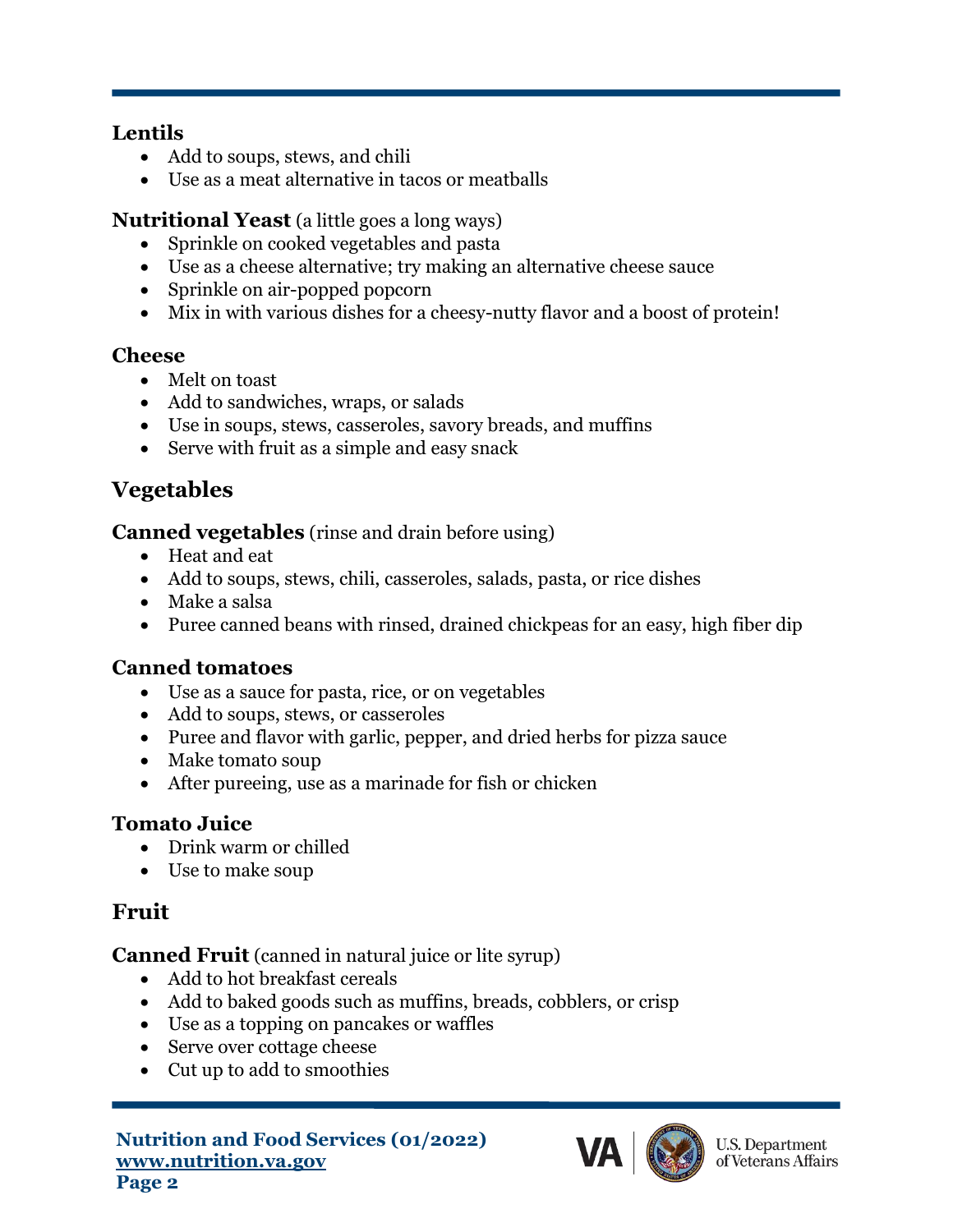- Add to salads
- Flavor your water naturally with a few pieces of canned fruit

### **Unsweetened Applesauce**

- Use in place of oil when baking
	- $\circ$  1/2 cup oil = 1/4 cup oil and 1/4 cup applesauce
- Top cooked proteins

### **100% fruit juice**

- Drink alone
- Blend with yogurt, fruit, handful of spinach and ice to make a smoothie
- Freeze in ice-cubes with fruit to make a refreshing treat
- Use to make a gravy
- Replace water when making oatmeal

# **Dairy**

### **Evaporated and Instant Dry Milk Powder**

- Use as a replacement for cream in sauces, soups, and gravies
- Add to breads, muffins, soups, sauces, and desserts
- Make milk
	- $\circ$  Add  $\frac{1}{2}$  cup evaporated milk to  $\frac{1}{2}$  cup of water

# **Grains and Starchy Foods**

### **Pasta**

- Add to soups, casseroles, or salads
- Top with chicken, shrimp, eggs, meat, or vegetables

### **Brown or wild rice**

- Use as a side with chicken, beef, or fish
- Combine with beans and vegetables for a meatless meal
- Use in recipes for soups, stews, casseroles
- Make a pilaf
- Make rice pudding

### **High fiber dry cereal**

- Use as a breading for chicken, pork, or fish
- Add to baked goods
- Add to fruit and yogurt
- Have with milk and fruit for an easy breakfast or snack
- Pair with dried fruit and nuts for a hearty trail mix

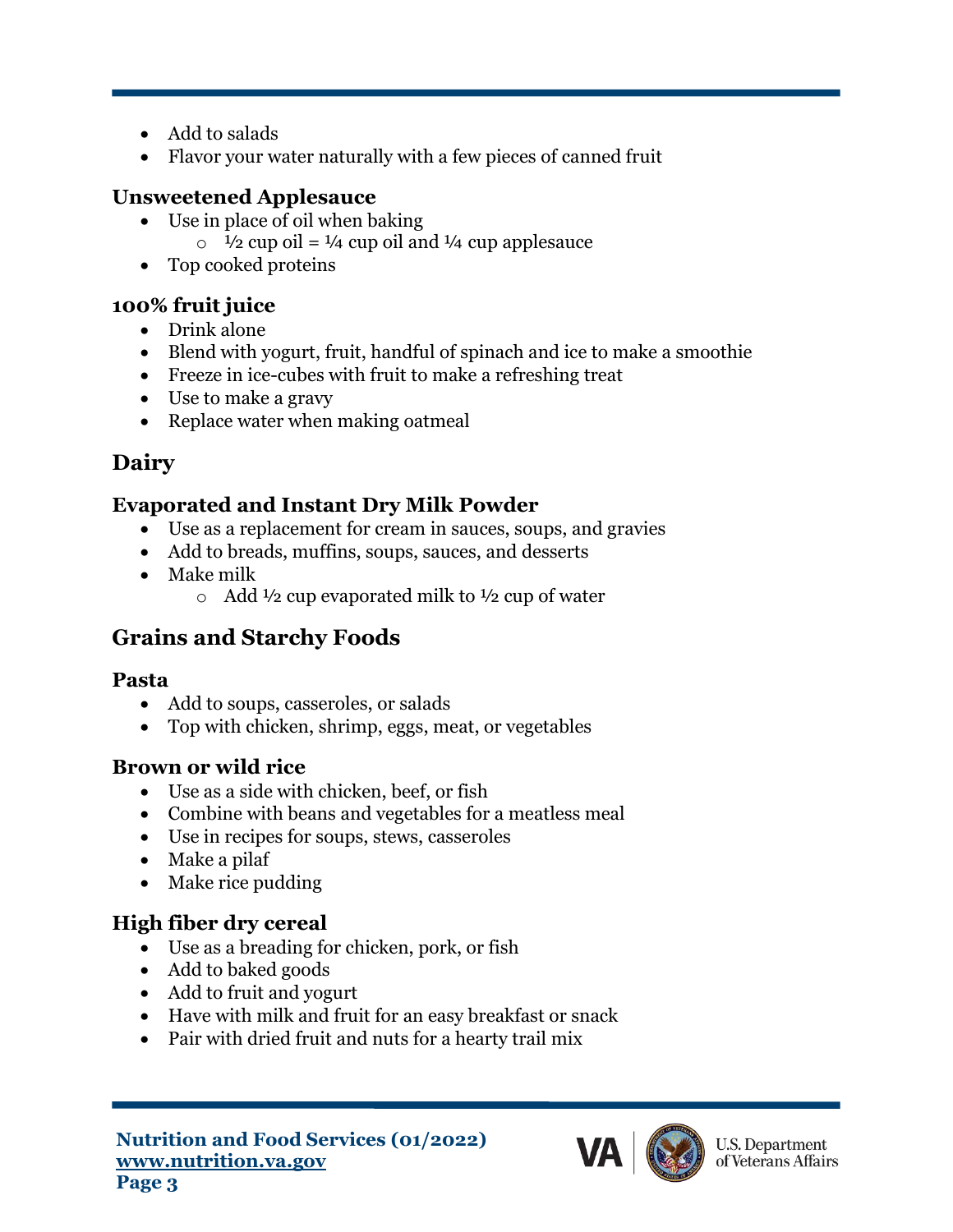#### **Farina**

- Make as a hot breakfast cereal and top with fruit and warm spices such as cinnamon or nutmeg
- Use to make dumplings, breads, pancakes, or muffins

### **Corn Grits**

- Pair as a with fish, chicken, or other meat for a side dish
- Make as a hot breakfast cereal and top with fruit and warm spices such as cinnamon or nutmeg

#### **Oats**

- Cook with milk and top with fruit and nuts for a hearty meal
- Use in baked goods such as muffins, pancakes, cookies, and breads
- Replace as a replacement for breadcrumbs
- Make overnight oats

### **Canned potatoes**

• Use in soups, stews, casseroles, and salads

### **Canned sweet potatoes**

- Heat for an easy side dish
- Use in soups or stews
- Add to baked goods

# **Healthy Fats**

### **Nut Butters**

- Use as a spread on bread or crackers
- Use as a dip for fruit (apples and bananas) or vegetables (carrots and celery)
- Add to sauces, yogurt, soups, smoothies, and stews for a creamy, nutty compliment

### **Nuts**

- Top on salads, yogurts, or hot breakfast cereals
- Choose for a healthy snack; limit to 1 ounce per serving
- Add to baked goods
- Add to smoothies
- Use as a topping on baked fish or chicken